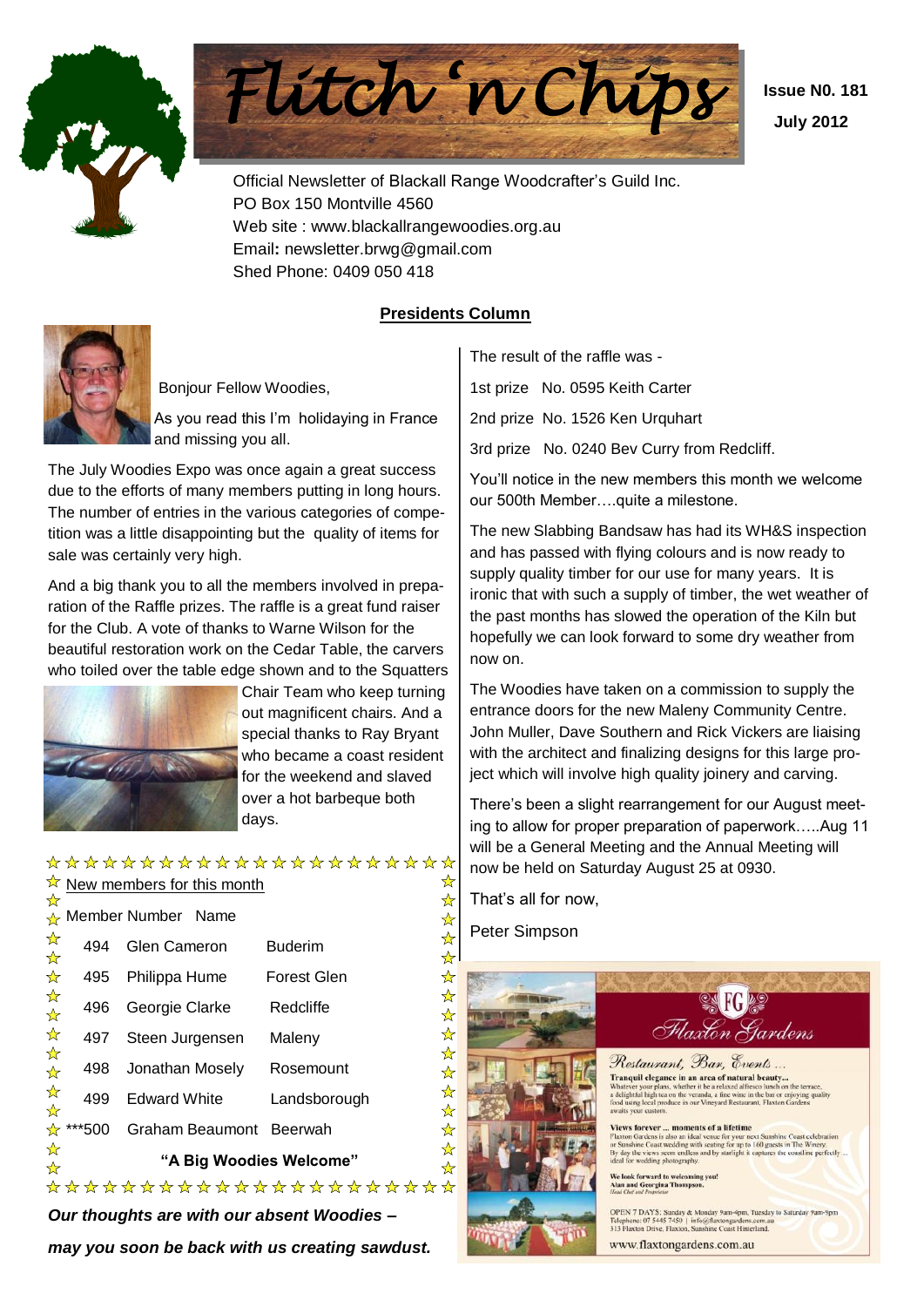#### **Woodies Expo-July2012**



Guild Patron Cr Jenny Mckay opened the Expo and presented Hugh Mckenna with his award for First *and* Second in the Public Vote.

 $\circ$ 











Brent & Leanne Harris

shoundra:



# **TRIAL ABRASIVES SUPPLIER**



**INDAS** 

**DAVID BLACK PROPRIETOR** 

Phone: (07) 5443 9211 Phone: (07) 5443 9527 Mobile: 0413 945 798 Fax: (07) 5443 5714<br>4/20 Kayleigh Drive Maroochydore Qld 4558



p/f (07) 5492 5655<br>m 0418 838 499<br>e calsigns@westnet.com.au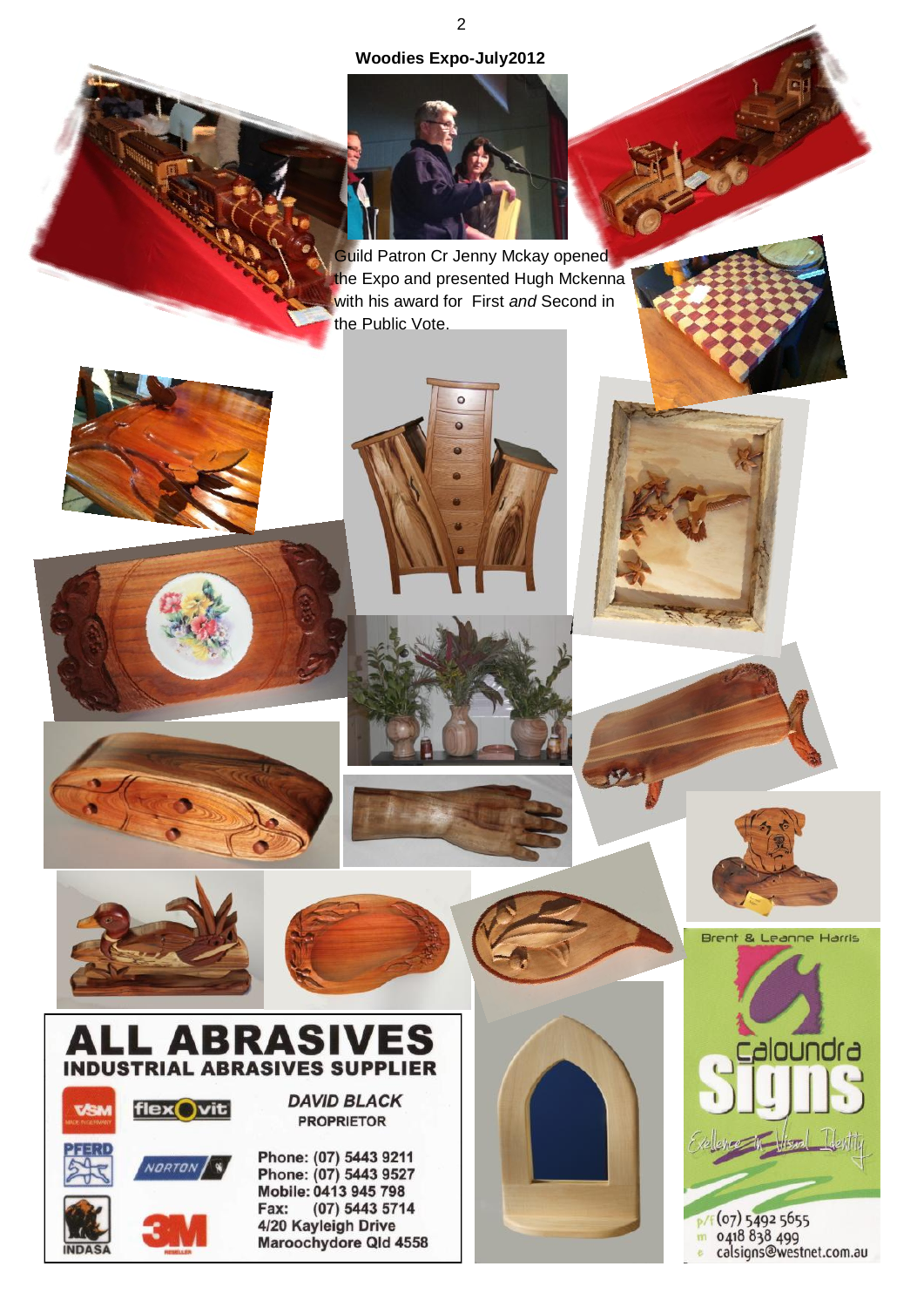Richard Knight demonstrated some of **Woodies Demo** the techniques he uses to produce his range of rustic furniture using mostly hand tools. The mallet he produced is now in use around the Shed.



3



A well sharpened tool in the hands of a craftsman is a pleasure to watch!

#### **Around The Shed This Month**



John Holland received a pleasant surprise to find his name emblazoned on the new Slabbing Bandsaw.



Dave Banister used up some creative juices to produce these two beautiful Hall Tables for his family.





Last Year we had a young lady member called Katie Brooker. She became very keen on her woodwork and when with us constructed a mailbox. She has moved to Cobargo NSW and sent this photo to show that BRWG Woodies products are proudly displayed in NSW.

Congratulations

To the team at Spicers Clovelly Estate for their 2 wins at the



Queensland Good Food Guide 2012 Awards The Long Apron were proud winners of Regional Restaurant of the Year

and awarded 2 Chefs hats

68 Balmoral Road, Montville, Sunshine Coast Hinterland T. 1300 272 897 www.spicersgroup.com.au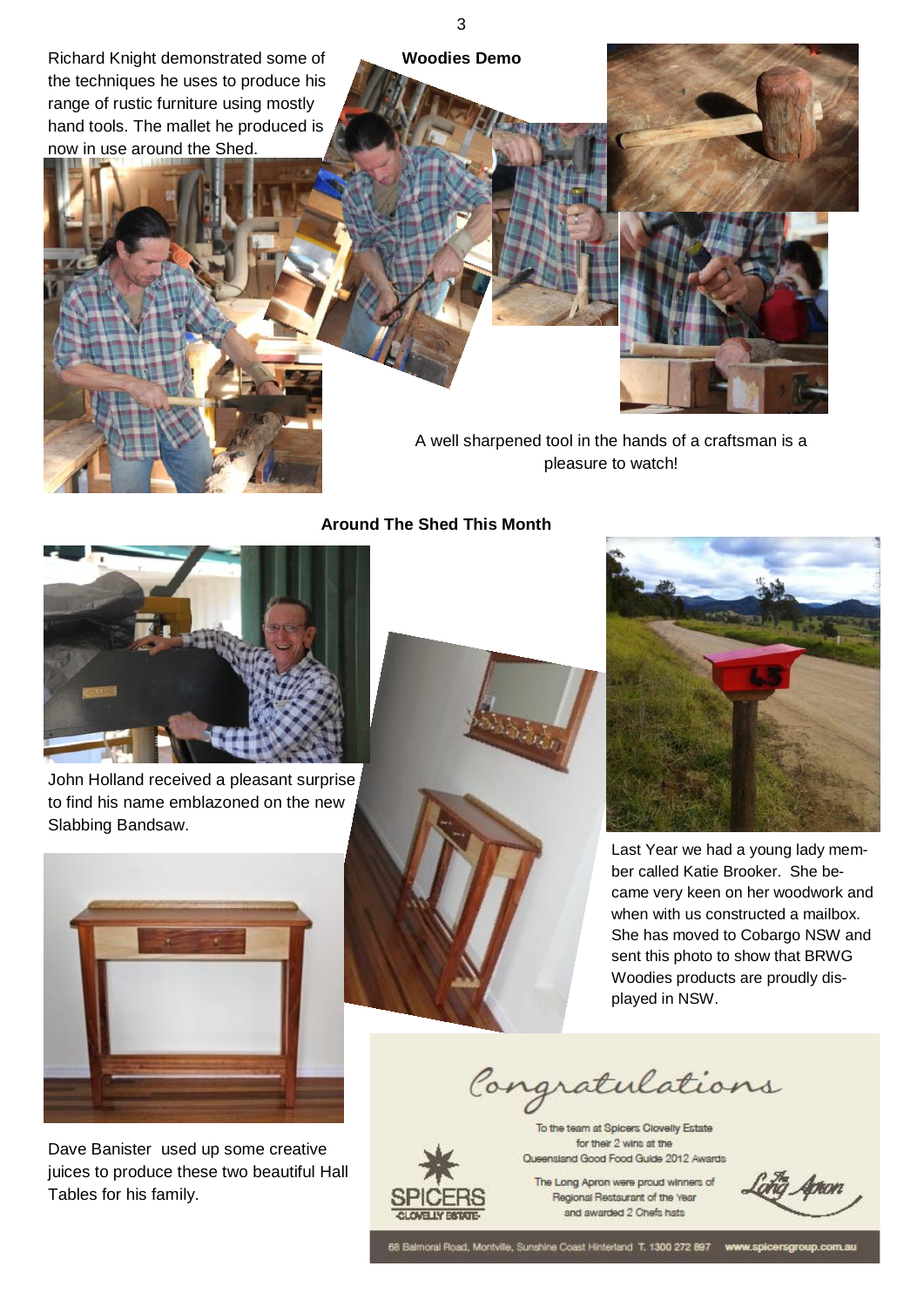### **Maintenance Report from**

**Brian Harris**

#### **July 2012**

- 13/6 1442 Lathe New drive belt fitted.
- 19/6 Dust Extractor Vibration of the dust extractor was investigated and it was found that a cloth sucked through the system had been caught on one of the impeller blades causing an imbalance and hence vibration.
- 23/6 Hammer Saw Several thin offcuts of wood had blocked the suction pipe and sawdust was filling the cabinet. All was cleared and a resharpened blade was fitted.
- 2/7 1236 Lathe A new tailstock screw was fitted as the former had been damaged by over tightening.

½" Band Saw - New bands were fitted to wheels as former had been damaged by over tightening of the blade. On inspection of the lower wheel one of the spokes was found to be cracked. This was re moved and is in the process of being repaired.

14/7 Small Bench Drill Press - Return spring broken, a replacement spring will be fitted.

> Makita 9¼" Circular Saw - A new blade fitted as the original had 5 teeth missing.

+++++++++++++++++++++++++

#### **Woodies Events in 2012:**

- $\Diamond$ Santa Shop at St Mary Hall Montville 1+ 2 Dec
- $\Diamond$ Christmas Party at the Shed Sat 15 Dec

#### **BRWG Meeting Schedule 2012**

- Meetings start at 9:30am.
- Quarterly General meetings are held on the second Saturday of November, February, May and August.
- Management Committee meetings are held on the second Saturday of each month.

| 2012 | August 11 | General |
|------|-----------|---------|
|      | August 25 | AGM     |

#### **MAPLETON HARDWARE**

Your handy hardware store.

Come in and see us for all your hardware needs. Hand Tools, Sleepers, Power Tools, Drill Bits, Paint and Stains. Plus Plumbing and General Hardware

#### **Open 7 Days**

**Rob. Toni and Laurie** 

Cnr Obi Obi Rd & Emu Walk **MAPLETON Phone 5445 7773** 

Dust is dangerous!

As we move around the shed, keeping our eyes open for safety hazards, we often notice members working without regard to the dust they are making.

This is particularly so around the saw tables and the sanding areas.

Please be aware of dust if you are creating it - other members in the vicinity may be effected as well as yourself and we must care for each other in matters of safety.

If you are using a portable sander, please get an extension lead, take the job outside and wear a mask masks are cheap and available for sale in the meeting room - or bring your own.

At the saw tables - if you become aware of any dust being created, stop the saw, switch off, pull the plug, and check to see that the suction outlet and the hose are clear. If they are - reconnect and do a quick check of other machines and close any suction vents that are not being used, this will increase suction to assist in dust removal at the table you are using. Anyway, use a mask yourself and make others close by aware if you cannot help making more dust.

At the lathes - Please make sure that the suction inlet is adjusted to be as close to the work as possible, leaving a suitable safety clearance, and don't forget to ensure that the suction vent is open. When sanding, try to hold the sandpaper in a safe position which will direct the dust toward the suction inlet.

Dave Banister and Warne Wilson, Safety officers.



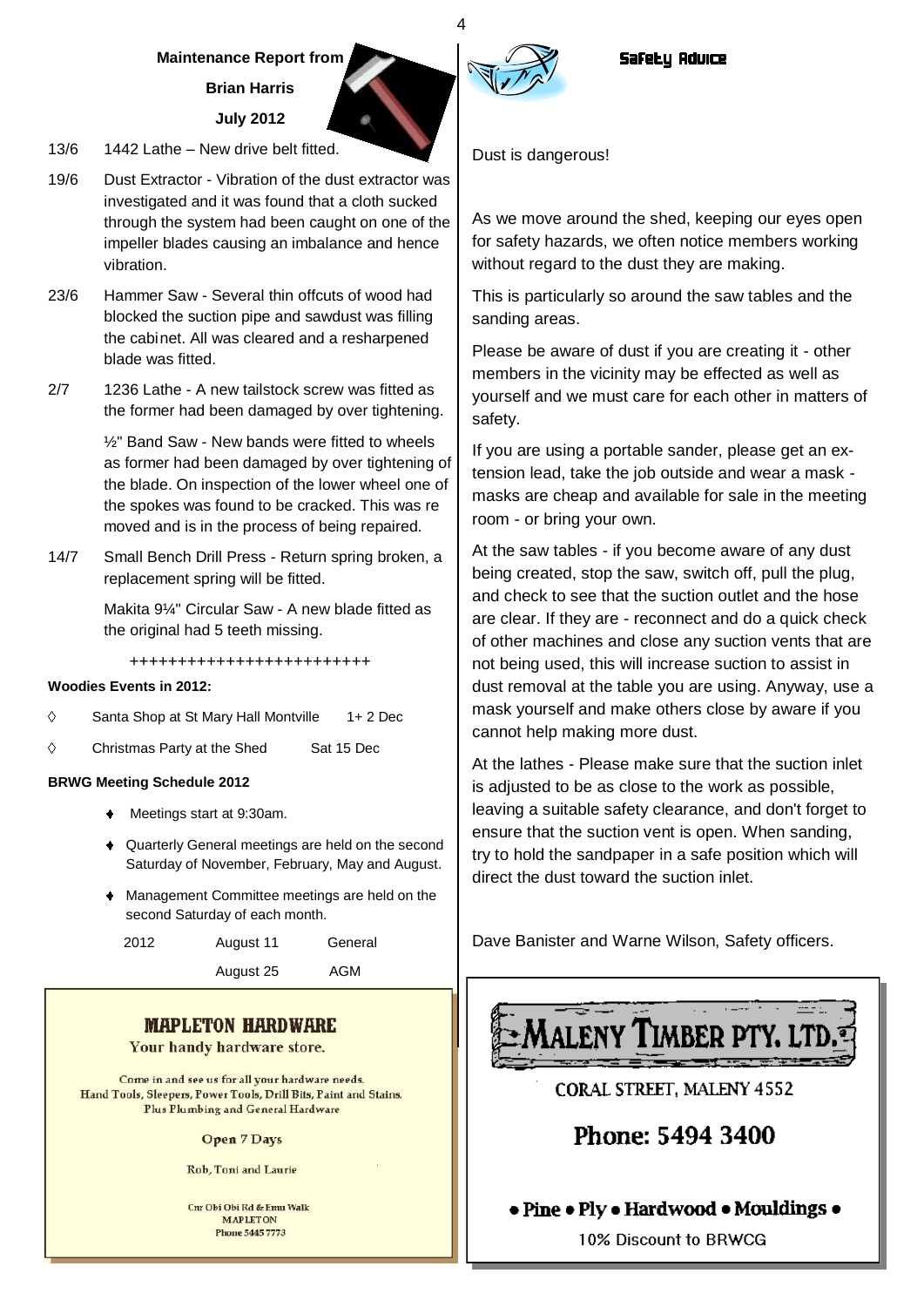## What Can YOU Do With  $A 4 \times 2$  ?



Its simple.....



Take one piece of 100mm x 50mm x 2400mm Clear Bunya Pine and turn it into one item (or a group of related items—eg Chess Set)

Judging will take place at our Santa Shop at Montville on Dec. 1st 2012.





Points will be awarded for Creativity, Design, Workmanship and Efficient use of the timber.

The entry fee is \$20 to cover the cost of the timber.

First prize is a 12 month subscription to Australian Wood Review.

All you do is pay the entry fee and register at the Shed, grab your piece of 4x2, then get creating.

For more ideas here are a couple of other clubs that run the competition.

http://suncoastwoodcrafters.com/2X4.html

http://photos.dmwoodworkers.com/Woodworking/2-X-4-Contest-Artistry-in-Wood/3791756\_348bzF#!i=218731421&k=gMbkT